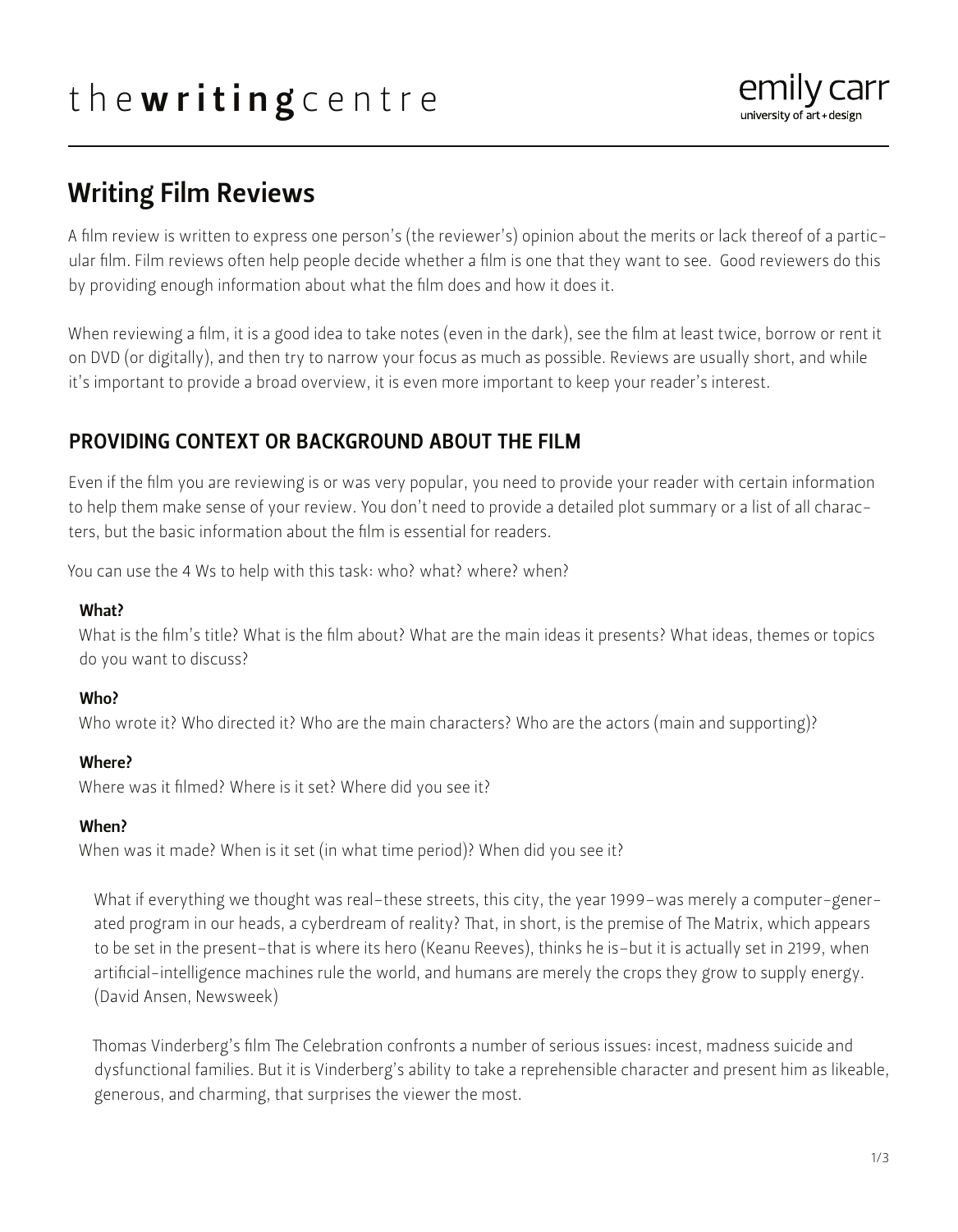# TAKING A CRITICAL POSITION

Many reviewers mistake the meaning of the word "critic" to mean "criticizer": good reviewers, however, understand that taking a critical position means evaluating a film according to certain criteria. The criteria you use will depend on your own interests, your expertise and the focus of your particular assignment (if you have one). The following are a few examples of different types of criteria.

What effect does the work have on the viewer? You might consider what's missing, what's worth seeing. Is the film compelling? Difficult? Overwhelming? Aesthetically appealing? Frightening? Abstract? Flamboyantly energetic? Dizzyingly enjoyable?

Is the film based on a novel or short story? If so, was the screenplay written by the author of the original text? Is the screenplay faithful to the original text? Do the filmmakers complicate or compliment the storyline through the use of special effects, flashbacks, recurring image motifs, or other visual schema?

Another major problem is in the characterization of Beloved. Whereas Morrison created a feral, but relatively articulate person–into whose psyche the reader is occasionally permitted entry–the film presents a repulsive creature (a bizarre performance by Thandie Newton) whose croaks and drools and screeches recall Linda Blair's demonic child in The Exorcist. In the book, Beloved first appears in a quietly lyric scene, her slim form rising out of the river... (John Tibbetts, Literature Film Quarterly)

Is the film typical of one particular film genre? Is it a combination of more than one? Does it make a mockery of the genre or deconstruct it?.

A flamboyant remake of Kurosawa's sword-and-samurai spectacular Yojimbo, A Fistful of Dollars was the famed Sergio Leone's first spaghetti western, and the film that created the iconic Clint Eastwood persona ... This is the movie that reinvented the American western and its mythology, even as it "follows the plot and even the camera set-ups of Kurosawa's classic black comedy. (Michael Sragow, The New Yorker quoted in Cinemathèque)

Is the acting in the film what you would expect given the actors, genre or story? How do the actors portrayals enrich or detract from the film?

How does this film compare to others by the same actor, director, or producers the film similar to the kind of work they do in general? Why?

All three of Paul Almond's previous films have been stunning...

If you've got the necessary background or if it's part of your assignment, you might want ask yourself how the shots, sequences, lighting, the use of superimposed image, editing, etc. influence your opinion of the film.

Who are you? What is your background? How does your experience influence your response?

As a third year ECUAD student, specializing in media studies, I have some insight into...